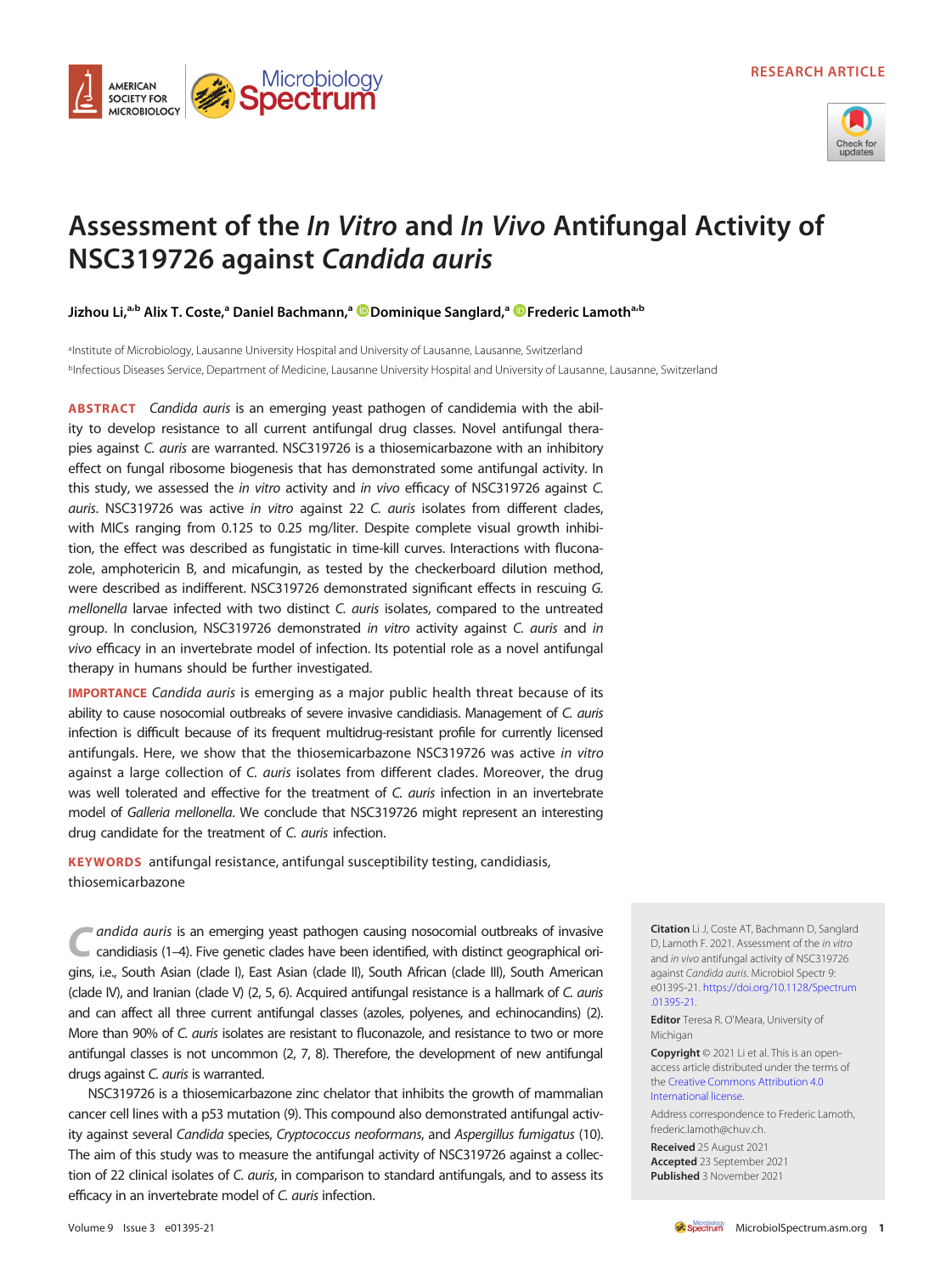| <b>Strain</b>           | Clade/origin (reference) | MIC $(\mu g/ml)$   |                |                       |            |                  |
|-------------------------|--------------------------|--------------------|----------------|-----------------------|------------|------------------|
|                         |                          | <b>Fluconazole</b> | Voriconazole   | <b>Amphotericin B</b> | Micafungin | <b>NSC319726</b> |
| 1.2                     | I/India(16)              | >64                |                |                       | 0.125      | 0.125            |
| 1.3                     | $I/India^a$              | >64                |                |                       | >8         | 0.25             |
| $\mathsf{I}.\mathsf{4}$ | I/India(20)              | >64                |                |                       | 0.125      | 0.25             |
| II.1                    | II/Japan(15)             | 4                  | 0.0625         | 0.5                   | 0.125      | 0.125            |
| II.2                    | $II/India^a$             | 32                 |                | 0.25                  | 0.125      | 0.125            |
| III.7                   | III/Switzerland (17)     | >64                | 2              | 0.5                   | 0.25       | 0.25             |
| III.8                   | III/Israel (18)          | >64                | $\overline{2}$ | 0.5                   | 0.25       | 0.125            |
| III.9                   | III/Israel (18)          | >64                | 2              |                       | 0.25       | 0.25             |
| IV.1                    | IV/Colombia (19)         | 4                  | 0.0625         | $\overline{2}$        | 0.125      | 0.125            |
| IV.2                    | IV/Colombia (19)         | >64                |                | 2                     | 0.125      | 0.25             |
| IV.3                    | IV/Colombia (19)         | >64                |                | フ                     | 0.125      | 0.125            |
| IV.4                    | IV/Colombia (19)         | >64                | 0.5            |                       | 0.125      | 0.125            |
| IV.5                    | IV/Colombia (19)         | >64                | 0.5            |                       | 0.125      | 0.125            |
| IV.6                    | IV/Colombia (19)         | >64                | 0.5            |                       | 0.125      | 0.125            |
| IV.7                    | IV/Colombia (19)         | >64                | 8              |                       | 0.25       | 0.25             |
| IV.8                    | IV/Colombia (19)         | >64                | 8              |                       | 0.25       | 0.25             |
| IV.9                    | IV/Israel (18)           | 16                 |                | 0.5                   | 0.25       | 0.25             |
| IV.10                   | IV/Israel (18)           | 32                 | 0.5            | 0.25                  | 0.25       | 0.25             |
| IV.11                   | IV/Israel (18)           | 32                 | 0.5            | 0.5                   | 0.25       | 0.25             |
| IV.12                   | IV/Israel (18)           | 32                 | 0.5            | 0.5                   | 0.25       | 0.25             |
| IV.13                   | IV/Israel (18)           | 32                 | 0.5            |                       | 0.25       | 0.125            |
| IV.14                   | IV/Israel (18)           | 32                 |                | 0.5                   | 0.5        | 0.25             |

<span id="page-1-0"></span>TABLE 1 MICs of NSC319726 and standard antifungal drugs against 22 Candida auris clinical isolates

<sup>a</sup>A gift from Maurizio Sanguinetti.

### RESULTS

MICs obtained by the broth microdilution method [\(11\)](#page-4-9) are shown in [Table 1.](#page-1-0) The MIC<sub>50</sub> and  $MIC<sub>90</sub>$  values (i.e., values encompassing 50% and 90% of isolates, respectively) for fluconazole, voriconazole, amphotericin B, and micafungin were  $>64$  and  $>64 \mu$ g/ml (range, 4 to >64  $\mu$ q/ml), 1 and 2  $\mu$ q/ml (range, 0.06 to 8  $\mu$ q/ml), 1 and 2  $\mu$ g/ml (range, 0.25 to 2  $\mu$ g/ ml), and 0.25 and 0.25  $\mu$ g/ml (range, 0.125 to  $>8 \mu$ g/ml), respectively. According to the tentative breakpoints of the Centers for Disease Control and Prevention (CDC) [\(https://www.cdc](https://www.cdc.gov/fungal/candida-auris/c-auris-antifungal.html) [.gov/fungal/candida-auris/c-auris-antifungal.html\)](https://www.cdc.gov/fungal/candida-auris/c-auris-antifungal.html), 19, 3, and 1 of these 22 isolates were defined as resistant to fluconazole (MIC breakpoint,  $\geq$  32  $\mu$ g/ml), amphotericin B (MIC breakpoint,  $\geq$  2  $\mu$ g/ml), and micafungin (MIC breakpoint,  $\geq$  4  $\mu$ g/ml), respectively.

NSC319726 was active against all 22 C. auris strains, with MIC<sub>50</sub> and MIC<sub>90</sub> values of 0.25 and 0.25  $\mu$ g/ml, respectively (range, 0.125 to 0.25  $\mu$ g/ml) [\(Table 1](#page-1-0)). In order to better characterize the antifungal effect of NSC319726, further experiments were performed using two selected isolates from two different clades, i.e., one azole- and echinocandin-susceptible isolate (IV.1) and one azole- and echinocandin-resistant isolate (I.3). Time-kill curves of NSC319726 were determined for these two isolates. Compared to the untreated conditions, exposure to NSC319726 was associated with significant growth inhibition [\(Fig. 1\)](#page-2-0). The effect of  $4 \times$  MIC exposure was greater than that of  $2 \times$  MIC exposure (t test,  $P = 0.04$  at 24 h), but the drug remained only fungistatic, since the  $log_{10}$  CFU per milliliter decrease was <99.9%, compared to the starting inoculum.

In checkerboard testing, the interactions between NSC319726 and fluconazole, amphotericin B, and micafungin were defined as indifferent, with fractional inhibitory concentration index (FICI) values of 2, 2, and 0.625 and 2, 2, and 2 for isolates IV.1 and I.3, respectively.

The safety and efficacy of NSC319726 were tested in a Galleria mellonella model of C. auris invasive candidiasis. Escalating single doses of NSC319726 up to 24 mg/kg were well tolerated by the uninfected larvae (100% survival until 7 days following injection). Doses of 6 and 12 mg/kg were selected for the G. mellonella model of C. auris infection. NSC319726 was effective in rescuing larvae infected with C. auris I.3 and IV.1 strains, with significantly improved survival rates, compared to the untreated group [\(Fig. 2](#page-2-1)). The doses of 6 and 12 mg/kg were equally effective.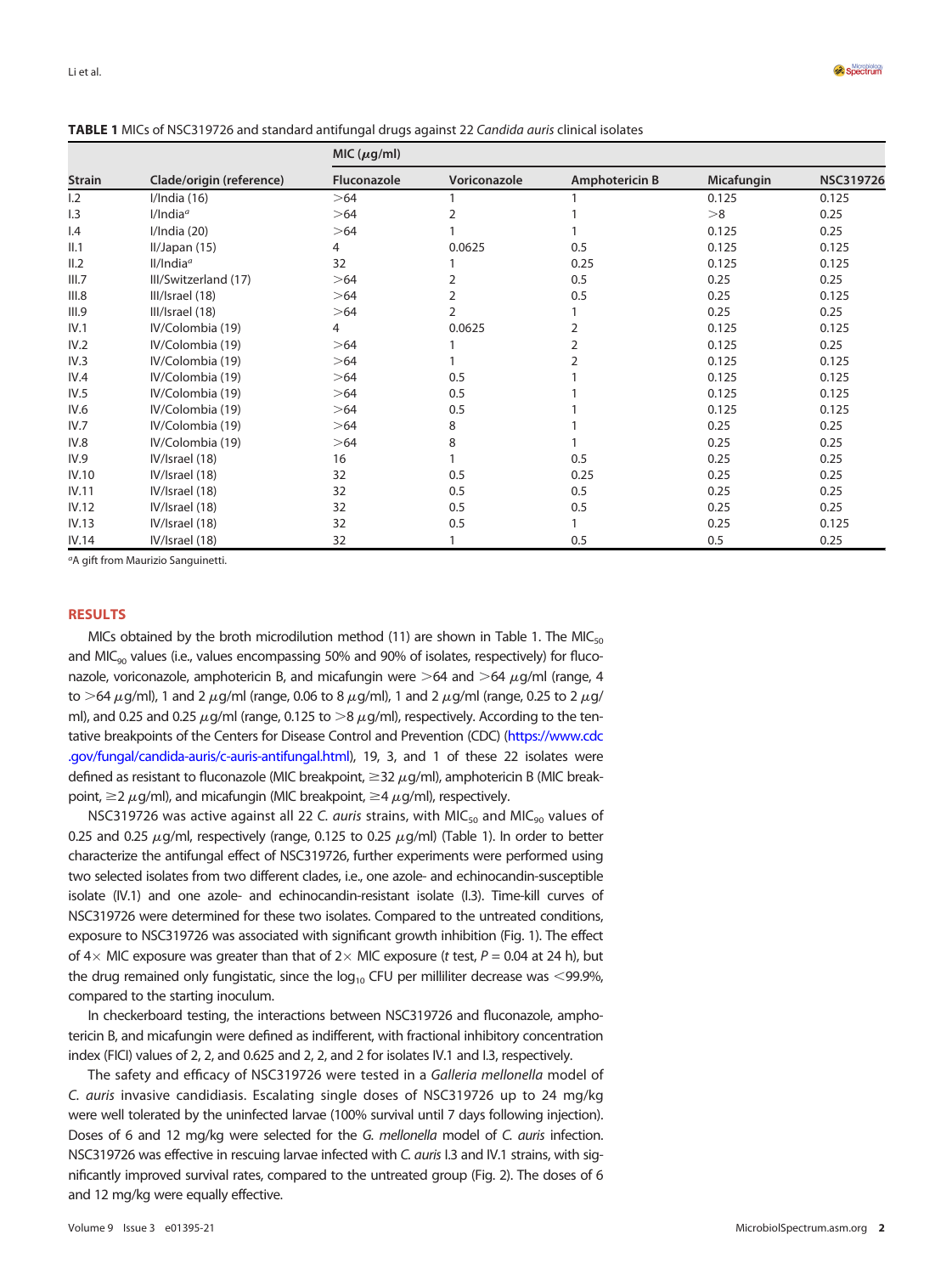

<span id="page-2-0"></span>FIG 1 Time-kill curves for NSC319726 against Candida auris isolates I.3 and IV.1. Plots of the log<sub>10</sub> CFU/ml of C. auris over the time of drug exposure are shown. The concentration of NSC319726 was equal to  $2 \times$  or  $4 \times$  the MIC value of each isolate. Results are the mean of biological duplicates with standard deviations (error bars).

# **DISCUSSION**

NSC319726 is a thiosemicarbazone with zinc-chelating and redox properties that has been investigated for its potential in anticancer therapy and also has demonstrated antibacterial and antifungal activity [\(9,](#page-4-7) [10,](#page-4-8) [12](#page-4-16)). In Candida albicans, NSC319726 was shown to cripple fungal ribosome biogenesis and protein synthesis [\(10](#page-4-8)). Reactive oxygen species (ROS) production may also contribute to its antifungal effect ([10\)](#page-4-8).

In the present study, we showed that NSC319726 was active against a collection of C. auris isolates from different clades, including isolates with presumed resistance to



<span id="page-2-1"></span>FIG 2 Effects of NSC319726 against C. auris strains I.3 (A) and IV.1 (B) in a Galleria mellonella model of invasive candidiasis. Larvae were infected with 5  $\times$  10<sup>5</sup> C. *auris* cells in a volume of 40  $\mu$ l PBS (except for the uninfected control arms, which were treated with 40  $\mu$ l PBS alone). Two hours later, larvae were injected with 40  $\mu$ l of NSC319726 at a concentration of 6 mg/kg or 12 mg/kg or in the absence of drug (PBS alone with an equivalent DMSO concentration, i.e., 0.9%). All arms consisted of 20 larvae, except for the uninfected control arms ( $n = 10$ ). P values (log-rank test) are expressed for the comparisons between the infected untreated arm and the infected arm treated with 6 mg/kg of NSC319726 and the infected arm treated with 12 mg/kg of NSC319726.  $^*$ , P values of  $\leq$ 0.05 were considered significant.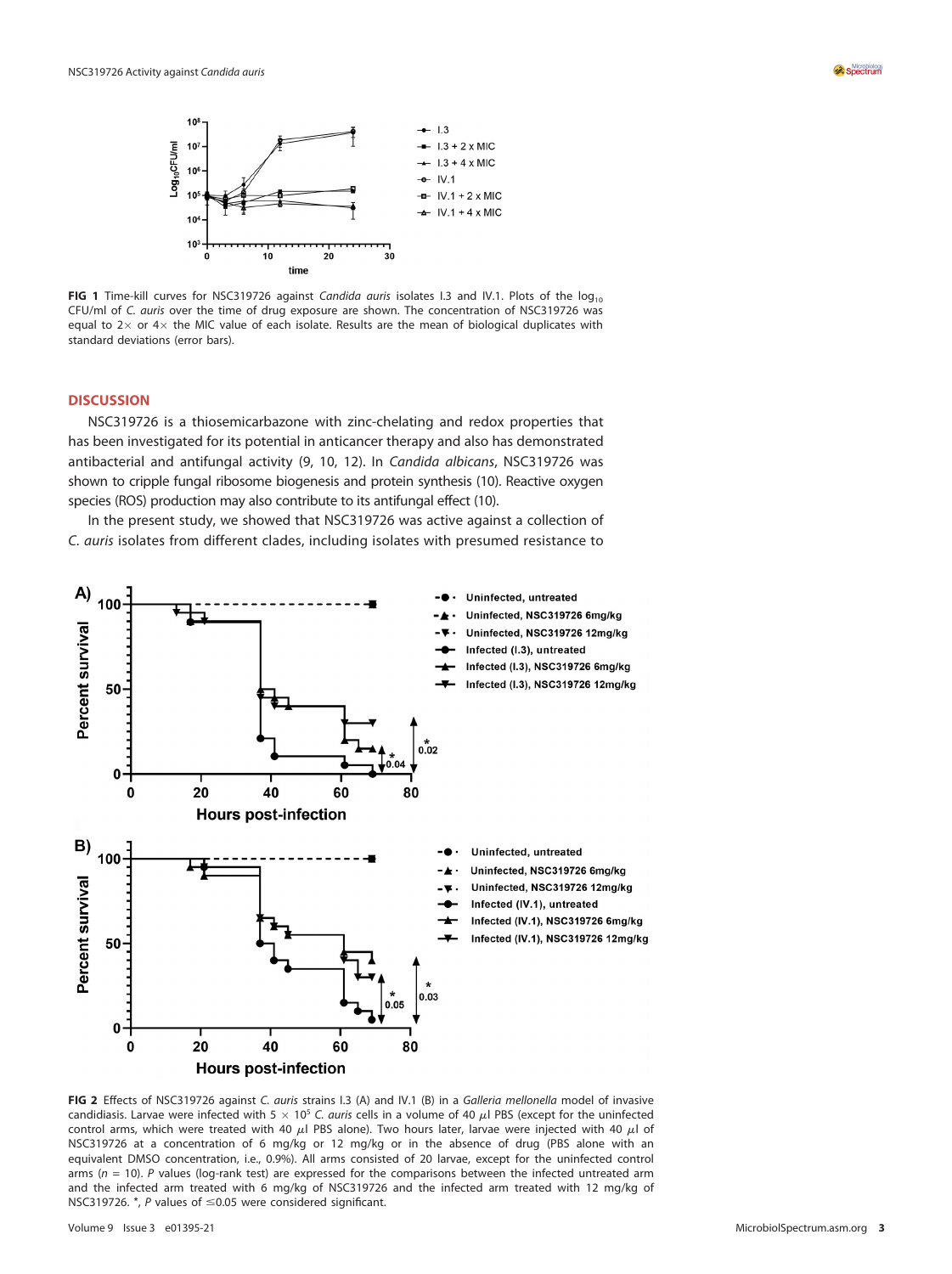the current antifungal classes. The MIC range of NSC319726 against C. auris (0.125 to 0.25  $\mu$ g/ml) was similar to those previously reported for other Candida spp. ([10](#page-4-8)). Although 100% growth inhibition was observed in broth microdilution assays, timekill curves showed that the antifungal effect of NSC319726 was fungistatic at concentrations up to 4 times the MIC value. In contrast, Sun et al. reported a fungicidal effect against C. albicans ([10](#page-4-8)). They also described synergistic interactions of NSC319726 with fluconazole and caspofungin against C. albicans ([10](#page-4-8)), while we observed indifferent interactions with all three antifungal drug classes against two C. auris isolates. Finally, we showed that NSC319726 was well tolerated and effective at 6 and 12 mg/kg to treat invasive C. auris infection in an invertebrate model of G. mellonella. It is noteworthy that, despite a significant impact on survival rates, compared to the untreated group, the rates of survival of the larvae at 72 h after a single injection of NSC319726 were relatively low (30 to 40%). This excessive mortality rate could be due to the persistence of residual fungal growth and infection because of the merely fungistatic effect of the drug. Other animal models (e.g., infections in mice) should be used to assess whether better survival rates could be achieved with repeated dosing. NSC319726 showed minimal toxicity in mice at a dosage of 5 mg/ kg/day and in vitro in human liver cell lines ([9](#page-4-7), [10\)](#page-4-8), which is encouraging for further investigations regarding the potential clinical perspectives on this drug.

#### MATERIALS AND METHODS

NSC319726 and micafungin (Selleck Chemicals, Houston, TX) and fluconazole, voriconazole, and amphotericin B (Sigma-Aldrich, St. Louis, MO) were obtained as powders and diluted in dimethyl sulfoxide (DMSO) for stock solutions of 10 mg/ml for fluconazole and NSC319726 and 1 mg/ml for the other drugs.

Antifungal susceptibility testing was performed in duplicate by the broth microdilution method according to the Clinical and Laboratory Standards Institute (CLSI) procedure ([11\)](#page-4-9). Testing was performed in 96 well U-shaped-well plates, with each well containing a final concentration of  $2 \times 10^3$  CFU per ml in 200  $\mu$ l of RPMI 1640 medium with 0.2% glucose and glutamine and without bicarbonate, buffered with 0.165 M 3-(N-morpholino)propanesulfonic acid (MOPS) to pH 7, including a control well (no drug) and wells containing the drug at the desired concentration (the ranges of concentrations with doubling dilutions were 0.125 to 64  $\mu$ g/ml for fluconazole, 0.03 to 16  $\mu$ q/ml for voriconazole and amphotericin B, 0.015 to 8  $\mu$ q/ml for micafungin, and 0.015 to 16  $\mu$ g/ml for NSC319726). Plates were incubated at 35°C for 24 h before reading. MICs were defined as the concentrations achieving 100% growth inhibition (i.e., no residual growth, by visual inspection) for amphotericin B and NSC319726 and  $\geq$ 50% inhibition for micafungin, fluconazole, and voriconazole. For each drug, the MIC<sub>50</sub> and MIC $_{\text{on}}$  were defined as the concentrations at which 50% and 90% of the isolates, respectively, were inhibited.

Time-kill curves were determined as described previously [\(13\)](#page-4-17). Strains were grown overnight in liquid yeast extract-peptone-dextrose (YEPD). The suspension was diluted to a concentration of 10<sup>5</sup> CFU/ml in 10 ml RPMI 1640 medium and incubated under constant agitation (220 rpm) at 37°C in the absence of drug and in the presence of NSC319726 at concentrations of  $2 \times$  and  $4 \times$  MIC. For each time point (0, 3, 6, 12, and 24 h), aliquots of 100  $\mu$ l were diluted in phosphate-buffered saline (PBS) and 10  $\mu$ l was spread on YEPD agar plates. CFU were counted after 24 to 48 h of incubation at 37°C. The experiment was performed in biological and technical duplicates.

Drug interactions between NSC319726 and fluconazole, amphotericin B, and micafungin were tested by checkerboard dilution to determine the FICI, as described previously [\(14](#page-4-18)). Synergism, indifference, and antagonism were defined as FICI values of  $\leq 0.5$ ,  $> 0.5$  to 4, and  $> 4$ , respectively.

For the invertebrate model, Galleria mellonella larvae (BioSystems Technology Ltd., University of Exeter, Exeter, UK) weighing 300 to 400 mg were used. The tolerability of escalating doses of NSC319726 (3, 6, 12, and 24 mg/kg) was assessed in groups of 5 larvae in order to determine the optimal dosage. For the invasive candidiasis model, groups of 20 larvae were injected with 40  $\mu$ l PBS solution containing 5  $\times$  10<sup>5</sup> cells of the C. auris strain I.3 or IV.1 or with PBS alone (control groups of 10 larvae). Two hours later, larvae were injected with 40  $\mu$ l PBS containing 6 mg/kg or 12 mg/kg NSC319726 or without the drug (i.e., with an equivalent concentration [0.9%] of DMSO). Larvae were kept in the dark at 37°C and monitored for survival three times daily up to 72 h. Data were analyzed by the log-rank test (GraphPad Prism software).

# ACKNOWLEDGMENTS

We thank Marie-Elisabeth Bougnoux from Institut Pasteur (Paris, France), Maurizio Sanguinetti from Università Cattolica del Sacro Cuore (Rome, Italy), Judith Berman and Ronen Ben-Ami from Tel Aviv University (Tel Aviv, Israel), Guillermo Garcia-Effron from Universidad Nacional del Litoral (Santa Fe de la Vera Cruz, Argentina), Nicolas Papon from Angers University (Angers, France), and Arnaud Riat from Geneva University Hospital (Geneva, Switzerland) for providing us with all of the Candida auris strains in this study.

This work was supported by a research grant from the Santos-Suarez Foundation.